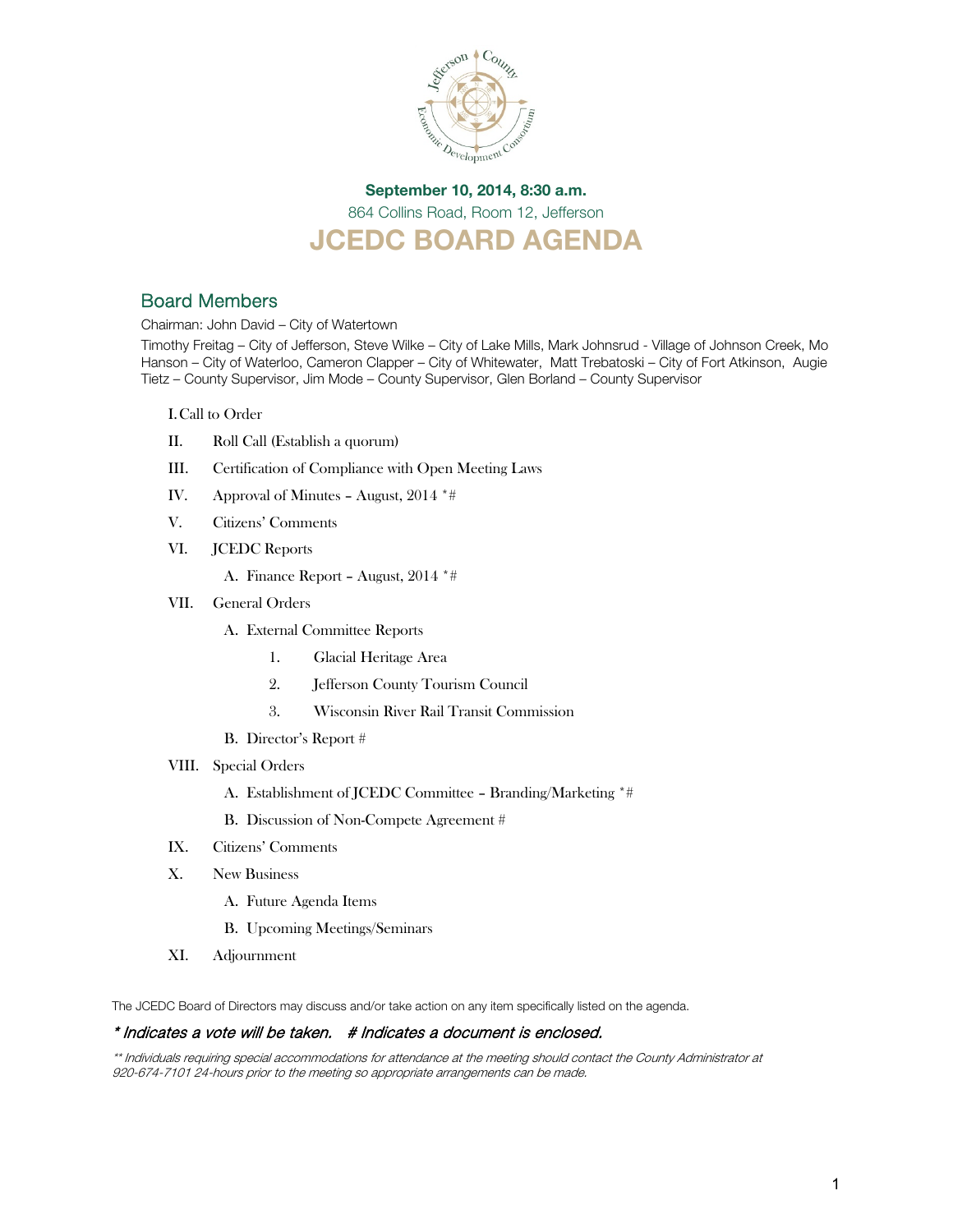

| Action            | Presentation<br>Future Review                             |
|-------------------|-----------------------------------------------------------|
| Date:             | September 10, 2014                                        |
| Point of Contact: | Watertown Mayor John David<br><b>JCEDC Board Chairman</b> |
| Agenda Item:      | IV                                                        |
| Respective Issue: | Motion to approve August, 2014 Minutes.                   |

#### Action Taken:



Motion Carried

Not Carried / Denied

Amended As Follows: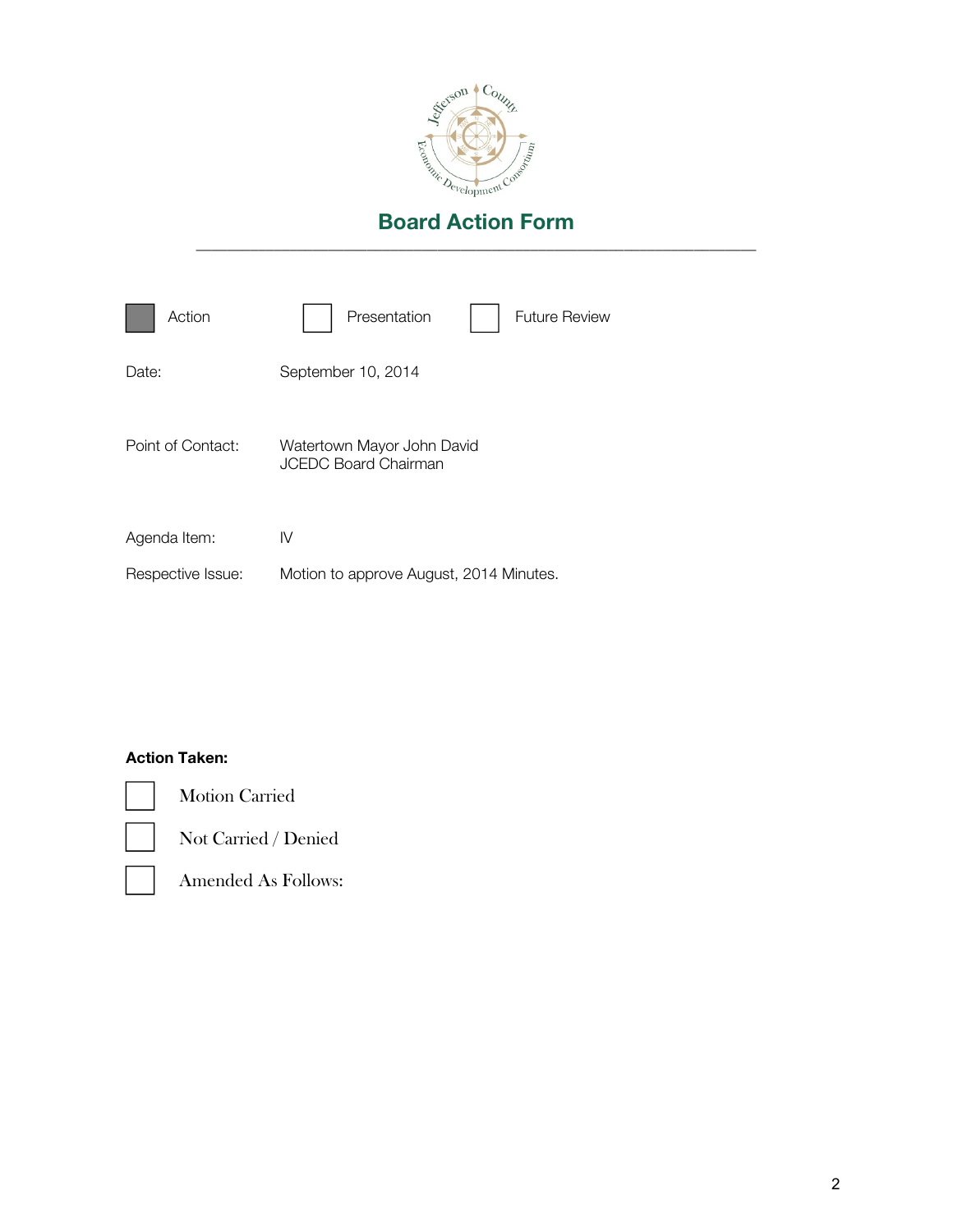

# Jefferson County Economic Development Consortium BOARD MINUTES

August 13, 2014

Meeting called to order at 8:34 am.

Board members present: Supervisors Augie Tietz, Glen Borland; Jim Mode; John David – City of Watertown; Mark Johnsrud – Village of Johnson Creek; Mo Hansen – City of Waterloo; Matt Trebatoski – City of Fort Atkinson;

Others Present: County Administrator Ben Wehmeier, Leigh Price- JCTC, Joe Nehmer- Parks, Lynn Forseth -Jefferson Literacy Council, Professor Grabow, Kim Erdmann – WEDO, Gene Dalhoff – Mad Rep, Amy Smith – Daily Union, Benjamin Juarez – Tammy Baldwin's Office, and LaVern Georgson – Jefferson County, Executive Director Genevieve Borich, and Administrative Assistant RoxAnne Witte

#### Certification of compliance with Open Meeting Law Requirements

R Witte certified compliance for the agenda dated 8/13/2014

#### **Minutes**

Johnsrud/Wilke moved to approve minutes of the July 9, 2014, 2014 JCEDC Board of Directors as submitted. Motion Carried.

#### Citizen Comments

None

#### JCEDC Finance Report June 2014

Johnsrud/Tietz moved to approve the July 2014 Finance Report as printed. Motion Carried.

#### Special Orders –

#### A. Resolution for Application for an FY 2015 EPA Brownfields Area-Wide Planning Grant

Wilke/Johnsrud to authorize the preparation and filing of an application for EPA FY 2015 Brownfields Area-Wide Planning Grant Application for Jefferson County. Motion Carried Unanimously.

#### B. Presentation on Osteopathic Medical College Update

Jennifer Kidon DeKrey and Mark Lefebvre updated the board on the progress of the proposed osteopathic college in the City of Jefferson. G Borich gave powerpoint presentation on the preliminary local economic impact analysis.

#### General Orders -

#### A. External Committee Reports

#### 1. Glacial Heritage Area

J Nehmer updated the board on the following:

- Watertown Outboarders Property- looking into options on what the county will do with the site, as funds become available.
- Bike Paths –The Watertown Oconomowoc Project and the Watertown Waterloo project were not funded this year, but will be applied for again next year.
- Acquisition Jefferson County has been granted Stewardship funds to park acquisition in Jefferson County.

DISCLAIMER: These minutes are uncorrected and any corrections made thereto will be noted in the proceedings at which these minutes are approved.

JCEDC-August 13, 2014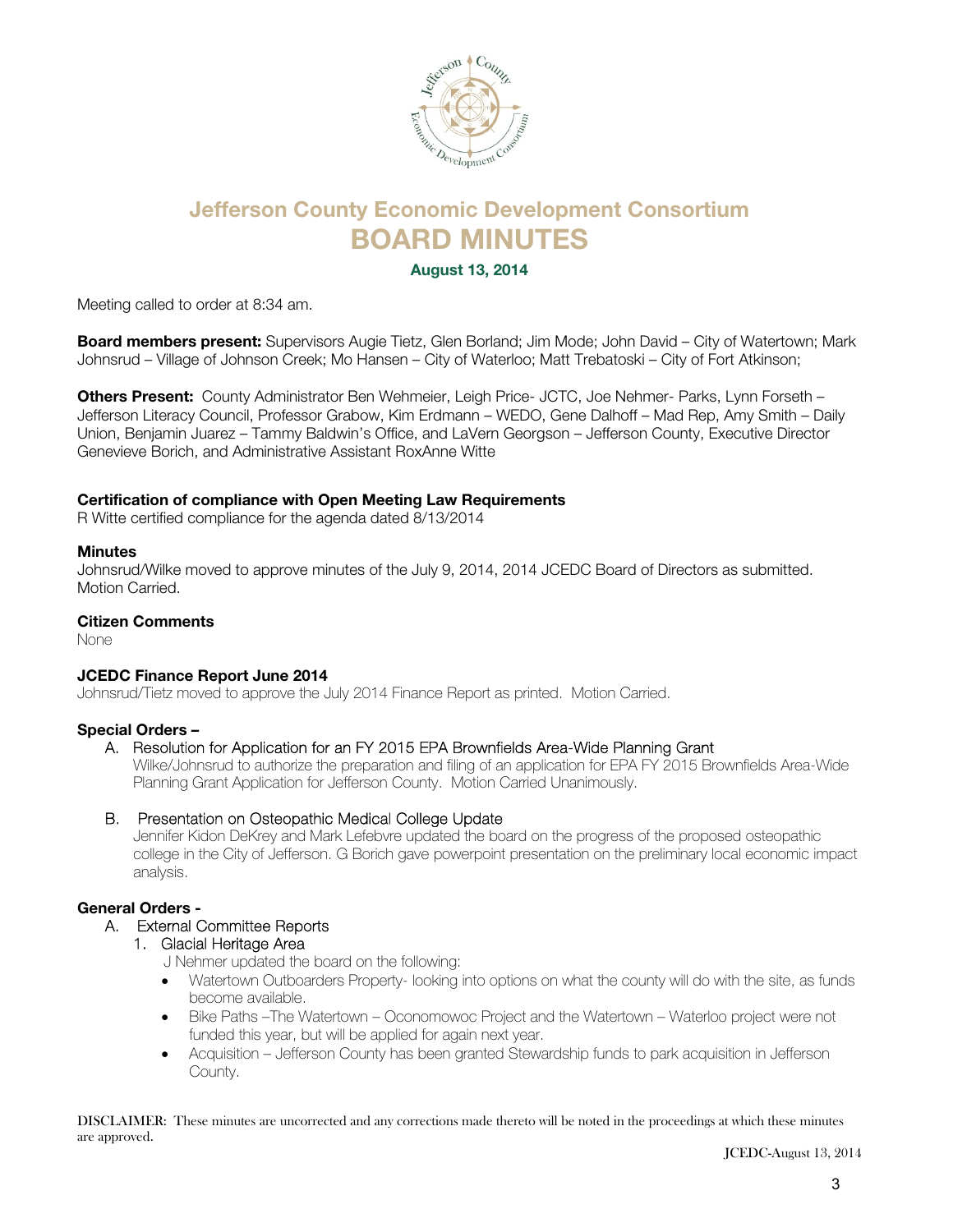- 2. Jefferson County Tourism Council L Price reported that the council is currently working on the 2015 guide and looking at ways to promote county wide events and work on developing the county wide branding image.
- 3. Wisconsin River Rail Transit Commission A Tietz updated the board on the recent meeting they attended and the projects that are being funded by the commission.

#### B. Director's Report

- 1. G Borich distributed her August 13, 2014 report updating the board on her current activities and projects the staff are currently working on.
- 2. Eco-Dev Platform Demonstration G Borich gave a brief demonstration on the program and will be contacting each municipality to set up training on the software.

#### Citizens Comments

Benjamin Juarez – offered the help of Tammy Baldwin's office to help with any issues that may be of concern to the JCEDC board.

#### New Business

#### A. Future Agenda Items –

- 1. Non Compete Clause between communities
- 2. Define roles between Cities, Counties and Map Rep.

#### B. Upcoming Meetings/Seminars –

- 1. JCEDC Board of Directors, September 10, 2014 8:30 am, 864 Collins Rd, Rm 12, Jefferson, WI
- 2. GHA Committee, October 20, 2014 4:00 6:00 pm, Watertown Senior Center

#### Adjournment

There being no further business for consideration, motion by Johnsrud/Mode to adjourn. Motion carried. Meeting adjourned at 9:37 a.m.

Respectfully submitted, RoxAnne Witte, Recording Secretary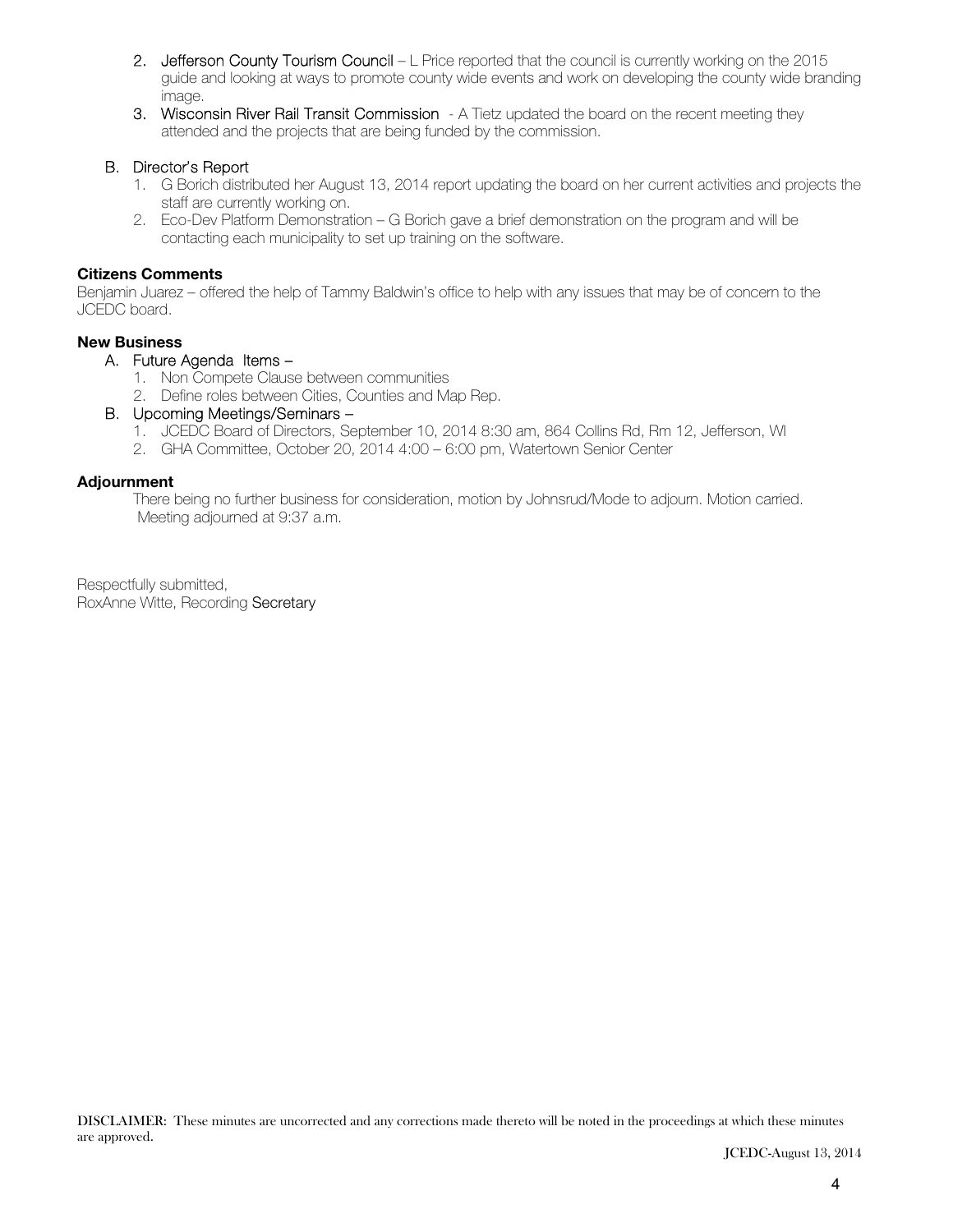

| Action            | Presentation<br><b>Future Review</b>                |
|-------------------|-----------------------------------------------------|
| Date:             | September 10, 2014                                  |
| Point of Contact: | Genevieve Borich<br><b>JCEDC Executive Director</b> |
| Agenda Item:      | VI.A                                                |
| Respective Issue: | Motion to approve August, 2014 Finance Report.      |

# Action Taken:



Motion Carried



Not Carried / Denied



Amended As Follows: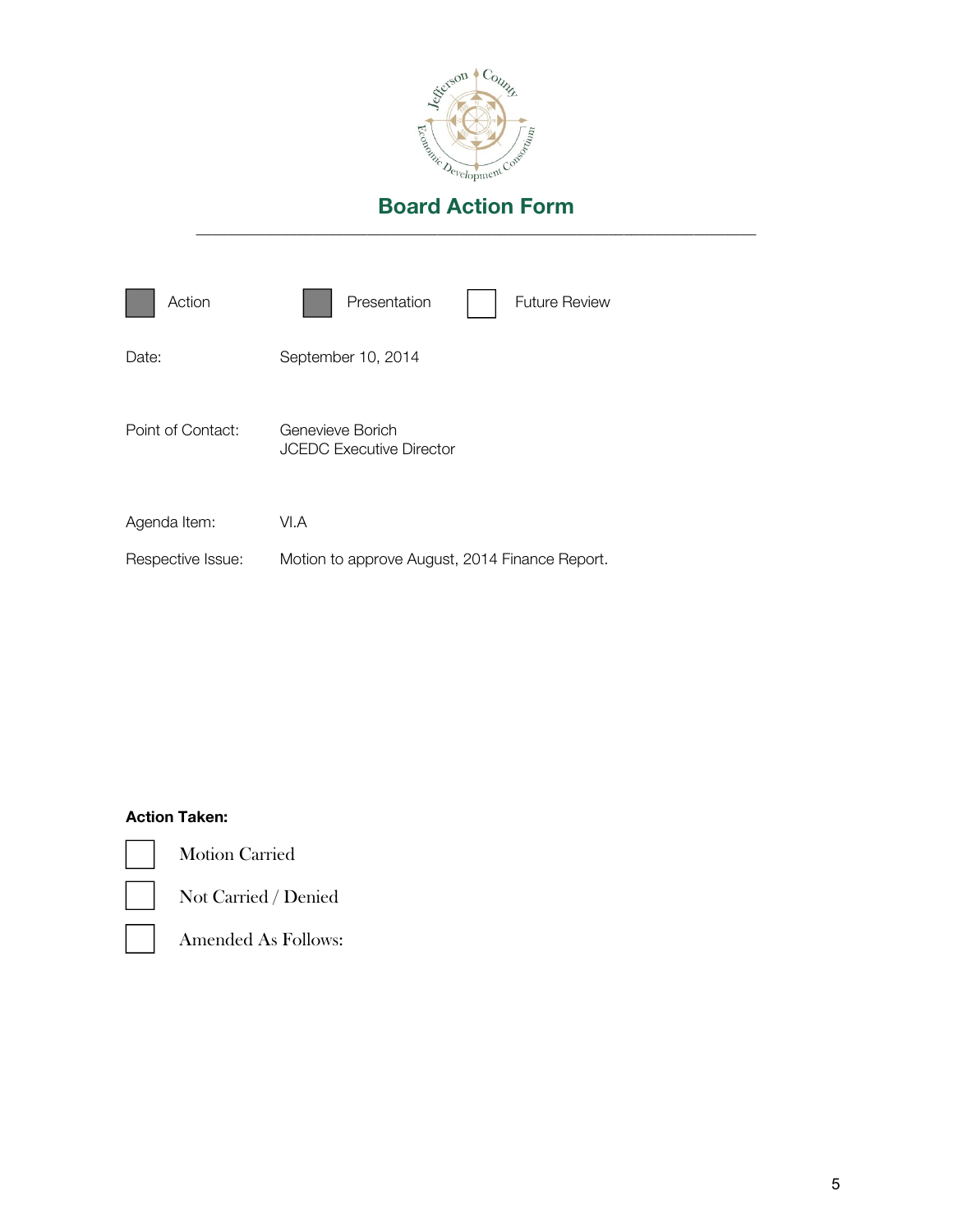#### Jefferson County Economic Development Consortium Financial Statement: August 30, 2014

|                                              | *August                  | <b>YTD Estimated</b>     | <b>YTD Budget</b>        | Pct YTD<br><b>Budget</b> | Adjusted 2014<br><b>Budget</b> |
|----------------------------------------------|--------------------------|--------------------------|--------------------------|--------------------------|--------------------------------|
| Income                                       |                          |                          |                          |                          |                                |
| 2013 Home Buyer Counseling                   |                          | 1,300.00                 |                          |                          |                                |
| 2014 Home Buyer Counseling                   | 650.00                   | 13,500.00                | 10,000.00                | 148%                     | 10,000.00                      |
| Jefferson County                             |                          | 83,857.00                | 83,857.00                | 100%                     | 83,857.00                      |
| Fort Atkinson                                |                          | 12,367.00                | 12,367.00                | 100%                     | 12,367.00                      |
| Jefferson                                    |                          | 7,926.00                 | 7,926.00                 | 100%                     | 7,926.00                       |
| Johnson Creek                                |                          | 2,818.00                 | 2,818.00                 | 100%                     | 2,818.00                       |
| Lake Mills                                   |                          | 5,748.00                 | 5,748.00                 | 100%                     | 5,748.00                       |
| Waterloo                                     |                          | 3,321.00                 | 3,321.00                 | 100%                     | 3,321.00                       |
| Watertown                                    |                          | 15,428.00                | 15,428.00                | 100%                     | 15,428.00                      |
| Whitewater                                   |                          | 1,593.00                 | 1,593.00                 | 100%                     | 1,593.00                       |
| Transfer from Reserve - Rail & Econ Services |                          | 24,000.00                | 24,000.00                | 100%                     | 24,000.00                      |
| Transfers & Other Financing Sources          |                          | $\overline{\phantom{a}}$ | 214.00                   | 0%                       | 214.00                         |
| TOTAL INCOME                                 | \$<br>650.00             | 171,858.00               | \$<br>167,272.00         | 102.74%                  | \$<br>167,272.00               |
| Expenses                                     |                          |                          |                          |                          |                                |
| 511110 Salary-Permanent Regular              | 6,482.25                 | 36606.96                 | 51,858.00                | 71%                      | 77,787.00                      |
| 511210 Wages-Regular                         | 1,445.67                 | 13108.62                 | 11,565.33                | 113%                     | 17,348.00                      |
| 511320 Wages-Vacation Pay                    |                          | 793.28                   |                          |                          |                                |
| 511330 Wages-Longevity Pay                   | 0.00                     | 0.00                     | 100.00                   | 0%                       | 150.00                         |
| 511340 Wages-Holiday Pay                     | 0.00                     | 1410.78                  |                          |                          |                                |
| 511350 Wages-Miscellaneous(Comp)             | 0.00                     | 971.78                   |                          |                          |                                |
| 512141 Social Security                       | 603.42                   | 4137.90                  | 4,827.33                 | 86%                      | 7.241.00                       |
|                                              | 555.83                   | 3702.83                  |                          | 83%                      |                                |
| 512142 Retirement (Employer)                 |                          |                          | 4,446.67                 |                          | 6,670.00                       |
| 512144 Health Insurance                      | 1,443.64                 | 7215.64                  | 11,694.00                | 62%                      | 17,541.00                      |
| 512145 Life Insurance                        | 2.16                     | 4.71                     | 56.67                    | 8%                       | 85.00                          |
| 512173 Dental Insurance                      | 35.34                    | 262.18                   | 720.00                   | 36%                      | 1,080.00                       |
| 521229 Recruitment Related                   |                          | 2411.56                  |                          | $\sim$                   |                                |
| 529305 Web Page                              |                          | 11.26                    |                          | $\sim$                   |                                |
| 531298 United Parcel Service UPS             |                          | 4.17                     | 50.00                    | 8%                       | 50.00                          |
| 531301 Office Equipment                      |                          | 185.79                   | 200.00                   | 93%                      | 200.00                         |
| 531303 Computer Equipment/Software           | 10.54                    | 3492.84                  | 100.00                   | 3493%                    | 100.00                         |
| 531311 Postage                               | 5.00                     | 91.76                    | 140.00                   | 66%                      | 210.00                         |
| 531312 Office Supplies                       |                          | 742.16                   | 600.00                   | 124%                     | 600.00                         |
| 531313 Printing & Duplicating                |                          | 10.00                    | 30.00                    | 33%                      | 30.00                          |
| 531322 Subscription                          |                          | 3918.95                  | 10,400.00                | 38%                      | 10,400.00                      |
| 531324 Membership Dues                       |                          | 860.00                   | 425.00                   | 202%                     | 425.00                         |
| 531326 Advertising                           |                          | 331.20                   | ÷.                       |                          | ÷                              |
| 532325 Registration                          |                          | 0.00                     | 400.00                   | 0%                       | 400.00                         |
| 532332 Mileage                               | 150.00                   | 1045.22                  | 2,715.00                 | 38%                      | 2,715.00                       |
| 532334 Commercial Travel                     |                          | 401.49                   | 550.00                   | 73%                      | 550.00                         |
| 532335 Meals                                 | 10.00                    |                          | 746.00                   | 42%                      | 746.00                         |
|                                              |                          | 314.39                   |                          |                          |                                |
| 532336 Lodging                               | 138.08                   | 138.08                   | 300.00                   | 46%                      | 300.00                         |
| 532339 Other Travel & Tolls                  | $\sim$                   | 172.00                   | 100.00                   | 172%                     | 100.00                         |
| 532350 Training Materials                    |                          | 298.38                   | 500.00                   | 60%                      | 500.00                         |
| 533225 Telephone/IP Telephone                | 26.00                    | 199.15                   | 280.00                   | 71%                      | 420.00                         |
| 533236 Wireless Internet                     | 82.75                    | 430.23                   | $\overline{\phantom{a}}$ | $\sim$                   | $\blacksquare$                 |
| 535242 Maintain Machinery & Equipment        | 661.73                   | 661.73                   | 510.00                   | 130%                     | 510.00                         |
| 571004 IP Telephony Allocation               | 28.83                    | 201.81                   | 230.67                   | 87%                      | 346.00                         |
| 571007 MIS Direct Charge                     | $\overline{\phantom{a}}$ | 2097.08                  |                          | ÷,                       |                                |
| 571009 MIS PC Group Allocation               | 436.50                   | 3491.50                  | 3,492.00                 | 100%                     | 5,238.00                       |
| 571010 MIS Systems Group Allocation          | 87.75                    | 702.00                   | 702.00                   | 100%                     | 1,053.00                       |
| 591519 Other Insurance                       | 39.02                    | 312.16                   | 373.33                   | 84%                      | 560.00                         |
| 593413 Wisconsin River Rail Transit Comm     |                          | 14000.00                 | 14,000.00                | 100%                     | 14,000.00                      |
| TOTAL EXPENSES                               | 12,244.51<br>\$          | \$<br>104,739.59         | 122,112.00<br>S          | 86%                      | \$<br>167,355.00               |

\*Note these numbers are estimates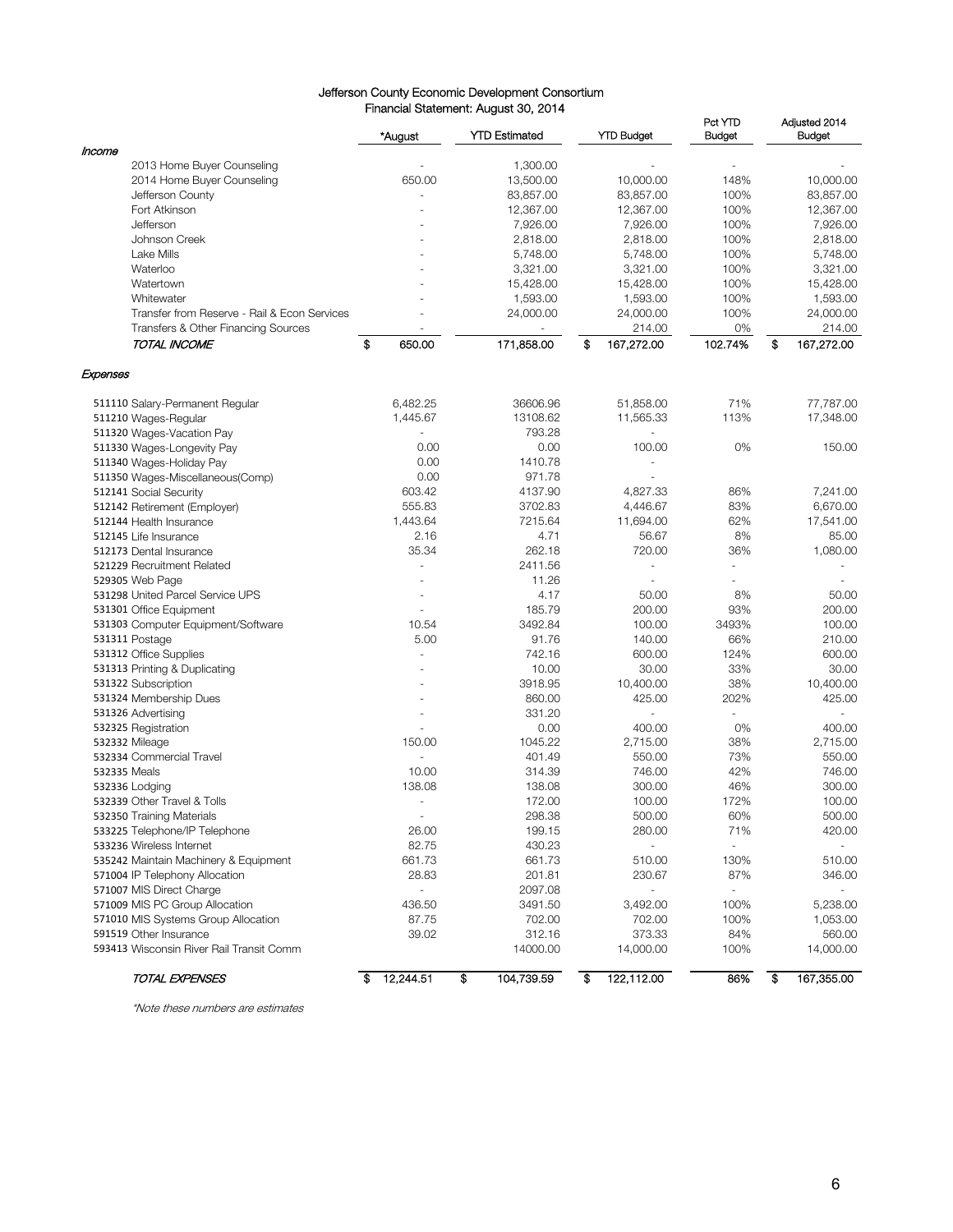

| Action            | Presentation                                        | <b>Future Review</b> |
|-------------------|-----------------------------------------------------|----------------------|
| Date:             | September 10, 2014                                  |                      |
| Point of Contact: | Genevieve Borich<br><b>JCEDC Executive Director</b> |                      |
| Agenda Item:      | VII.B                                               |                      |
| Respective Issue: | Directors Report                                    |                      |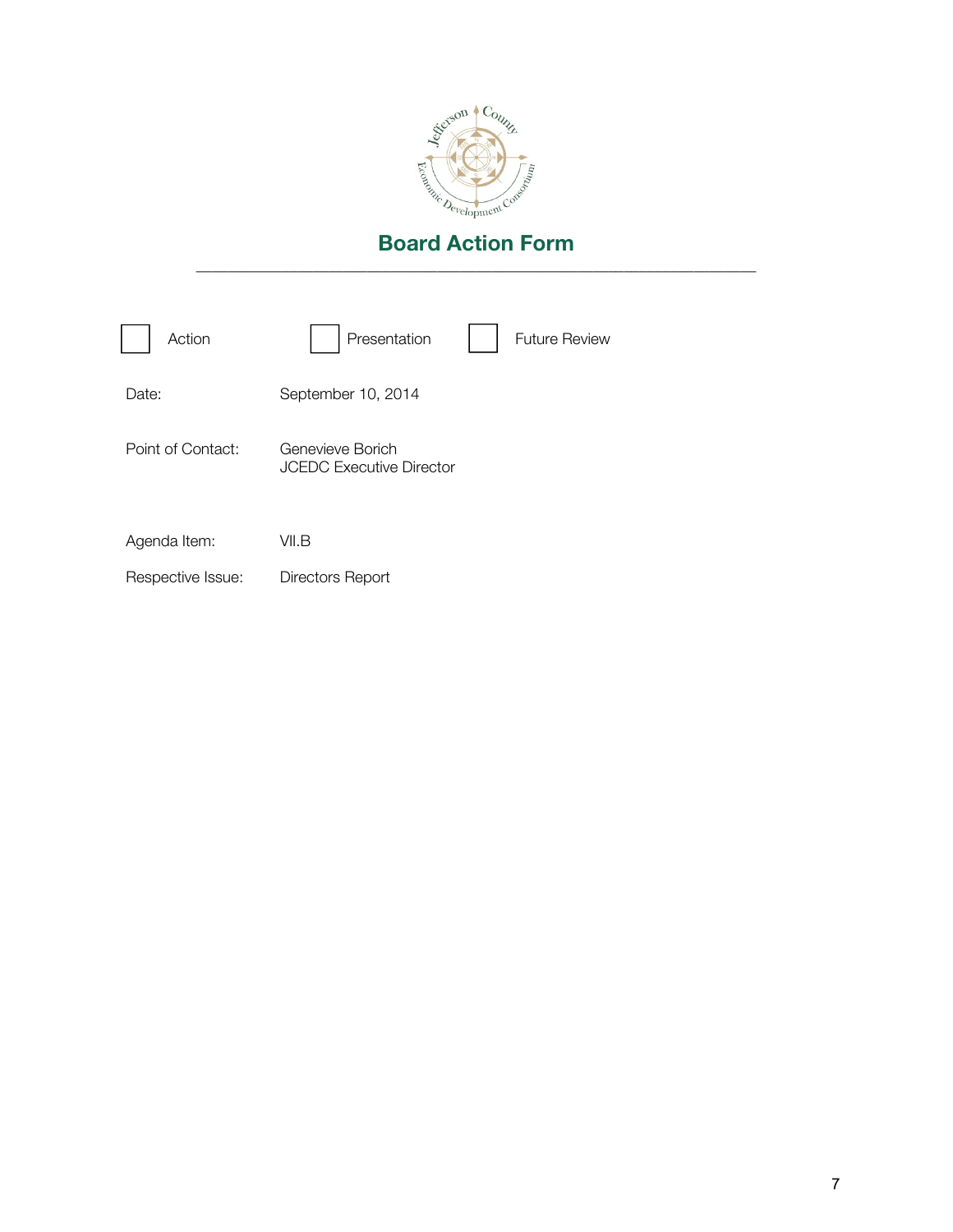

# JCEDC DIRECTOR'S REPORT September 10th, 2014

#### JCEDC ADMINISTRATIVE SUMMARY

Enclosed is the JCEDC Director's Report for September, 2014. Included within this document are a summary of JCEDC's work centered around the five areas of the organization's focus: Communication, Marketing, Workforce Development, Supporting a Positive Business Climate, and Facilitation and Coordination. For the remainder of 2014, the JCEDC Board and its staff look to continue to grow collaborations with economic development partners and the County's communities focused on work within these five core areas.

#### Update: JCEDC Website Launch

Staff has launched the JCEDC website for public use. Staff is announcing the launch of the new JCEDC website with the first edition of the JCEDC e-newsletter later this month.

#### Update: Eco-Dev Platform Training

Staff is in the process of scheduling second visits to each community to work with local staff to set up their Eco-Dev business attraction/expansion/ retention projects in this online confidential project management system from Location One Information Systems.

#### Upcoming Focus

A large focus in the coming months will be on establishing a county-wide business retention interview program for both primary employers and downtown/retail/lifestyle companies. With this, staff are working to schedule in October the first meetings of the new JCEDC Primary Employment and Small Business/Entrepreneurship/Downtown Working Groups. The primary focus of the initial meeting of these groups will be to discuss goals and coordination of both the primary employer and retail/downtown business retention interview programs. JCEDC will work with local staff and officials to develop the interview program as well as a strategic plan outlining a program to interviewing local companies. The results of this program will

empower the JCEDC, local community leaders, and regional community leaders on how to best support and grow our local economy.

Second, an upcoming focus will be in exploring applying to WEDC for a Capacity Building grant to receive funds to create a "Transportation and Infrastructure Strategic Plan with an Emphasis on Economic Development". Up to \$50,000 in grant funds are awarded within this program.

The EPA brownfields assessment grant has been officially awarded to the County. Staff are working to issue an RFQ/P for qualified consultants to help execute the program of work. In addition, staff are working to write an additional grant application to the EPA for a second brownfields assessment grant. This application is due September 22nd.

Finally, a large focus in the next month will be to continue to network with community organizations and leaders.

# FOCUS AREA 1: COMMUNICATION

#### Work Accomplished

- Attended visits with local communities
- Setting up meetings with communities to do semi-annual and quarterly updates on local economy
- Provided announcements of key events, data releases, grants, and other funding opportunities
- Continuing discussion on development of transportation strategic planning
- Continuing to build contact database for both the JCEDC quarterly e-newsletter as well as other announcements, etc.
- Visted Waterloo to discuss support through staff transition
- Developed a Non-Compete Agreement for JCEDC and its partners to discuss/explore
- Gave presentation to Watertown Chamber of state of economy
- Attended public hearing for HOME Consortium HUD Consolidated Plan 5-Year Update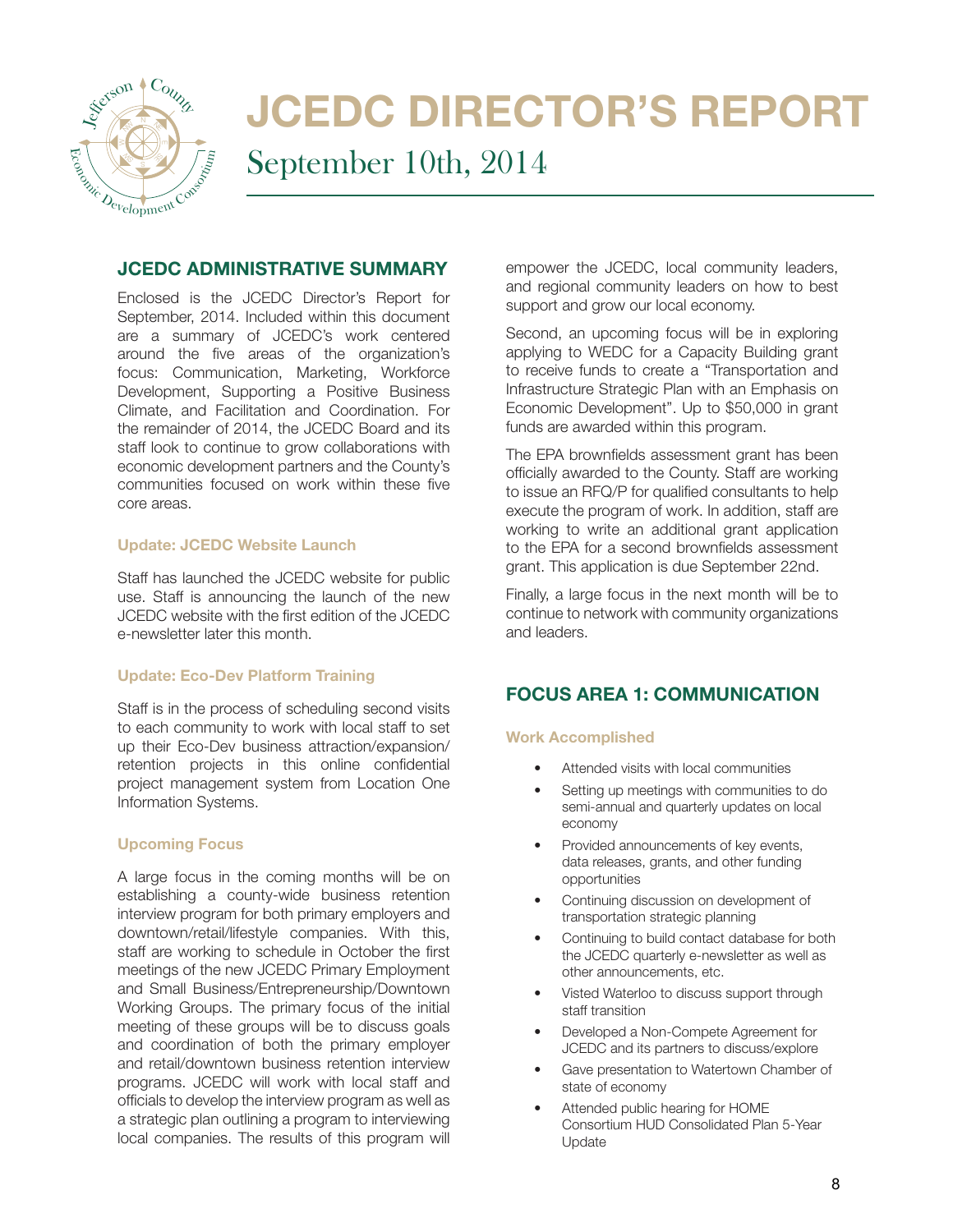# FOCUS AREA 2: MARKETING OF JEFFERSON COUNTY

#### Work Accomplished

- Continue to serve in an ex-officio capacity on the Jefferson County Tourism Council
- Launched JCEDC marketing website
- Worked to explore establishing a JCEDC Committee to coordinate branding and marketing for the County in tourism and economic development

# FOCUS AREA 3: SUPPORTING A POSITIVE BUSINESS CLIMATE & WORKFORCE DEVELOPMENT

#### Work Accomplished

- EPA brownfieds grant finalized and awarded. Working on issuing an RFP for consulting assistance.
- Working to build a continuously up-to-date database of commercial and industrial properties available (both buildings and sites) to market through both LOIS and Locate in Wisconsin as well as local agencies websites'
- Continued to explore NETS dataset this is a geocoded database of each business within the county with 20-year history on ownership, sales, employee count, etc by industry. Initial assessment is to build a comprehensive, accurate database of the largest businesses in the county so that we may initially target these companies for the business retention interview program.

# FOCUS AREA 4: FACILITATION AND **COORDINATION**

#### Work Accomplished

- Met with SBDC Director to explore programs and services as well as potential collaborations
- Attended ICC meeting with focus on working with state agencies
- Met with WRRTC Rail Commission representatives from Jefferson County to develop program for coordination with local partners
- Met with Fair Park and Extension staff to learn about economic development and tourism

focus of their facility and programming

- Engaged several communities with business attraction/expansion requests
- Continue to assist with implementation of AdvanceNow, the Greater Madison Region's Comprehensive Economic Development Strategy (CEDS) and partner with MADREP on various activities
- Serve as support and as a liaison to local planning and economic development staff and local leaders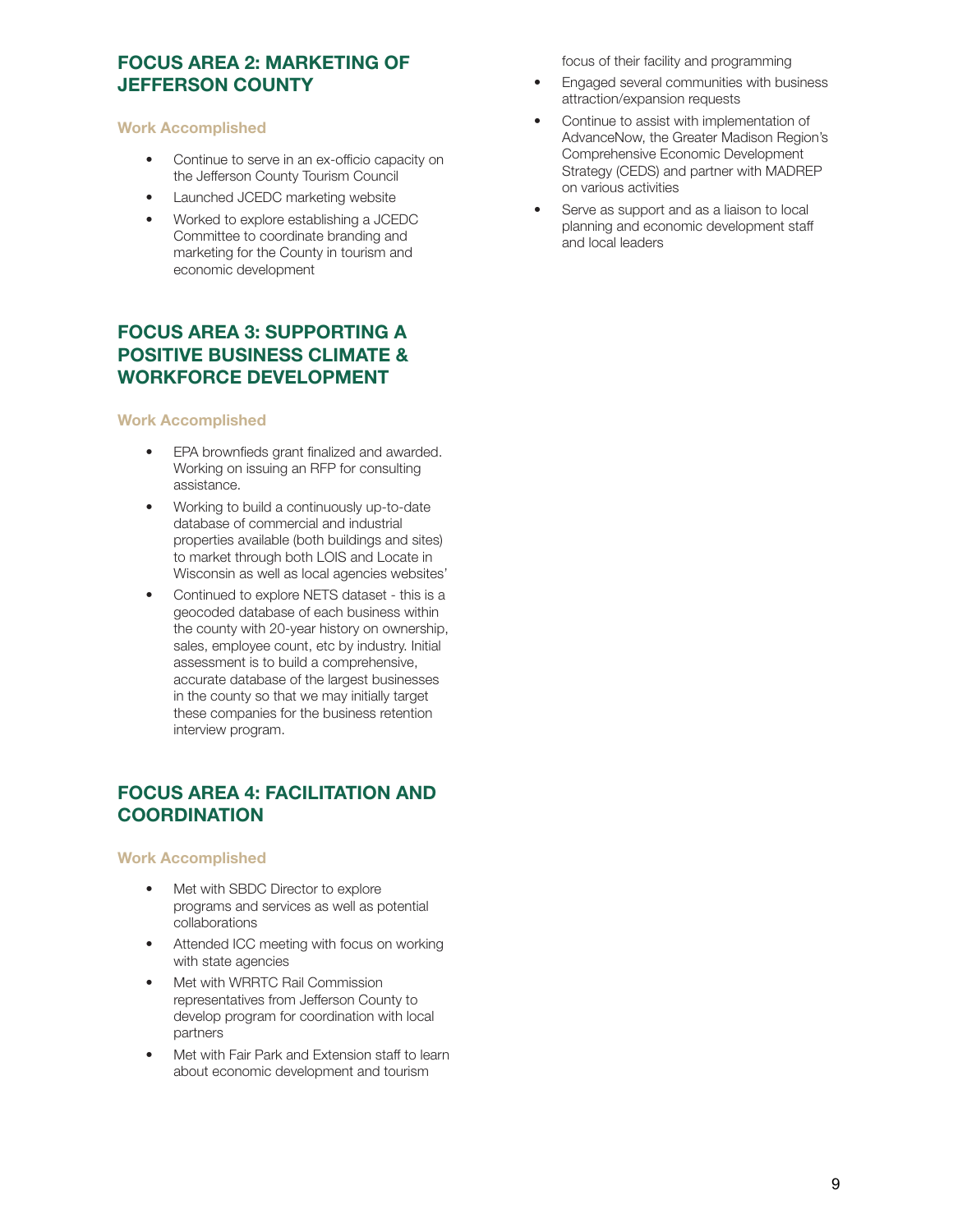

| Action            | <b>Future Review</b><br>Presentation                                                                                                                                                                                                                                                                                                                                                                                                                                                                                                            |
|-------------------|-------------------------------------------------------------------------------------------------------------------------------------------------------------------------------------------------------------------------------------------------------------------------------------------------------------------------------------------------------------------------------------------------------------------------------------------------------------------------------------------------------------------------------------------------|
| Date:             | September 10, 2014                                                                                                                                                                                                                                                                                                                                                                                                                                                                                                                              |
| Point of Contact: | Watertown Mayor John David<br><b>JCEDC Board Chairman</b>                                                                                                                                                                                                                                                                                                                                                                                                                                                                                       |
| Agenda Item:      | VIII.A                                                                                                                                                                                                                                                                                                                                                                                                                                                                                                                                          |
| Respective Issue: | Motion to approve the establishment of a JCEDC Committee to develop a county-<br>wide marketing brand that encompasses both tourism and economic development.                                                                                                                                                                                                                                                                                                                                                                                   |
|                   | Representation from public and private key partners will be critical for the success<br>of this initiative, both in terms of brand development but also in terms of ownership<br>of brand implementation among key partners. It is recommended a Chair be<br>appointed from the group and report on the group's progress back to the JCEDC<br>Board. The JCEDC staff will provide technical support to the group and guidance<br>when requested.                                                                                                |
|                   | The Committee will first be presented with an overview of progress to-date from the<br>various initiatives listed below before determining direction of the Committee's<br>work. Overall, the Committee will be charged with finalizing the brand, procuring<br>local support and ownership for the brand, and launching the brand both within the<br>County and outside its borders. The Committee will also be charged with examining<br>the strategic implementation plan from the JEM program to determine next steps<br>post-brand launch. |

#### Action Taken:



Motion Carried

Not Carried / Denied



Amended As Follows: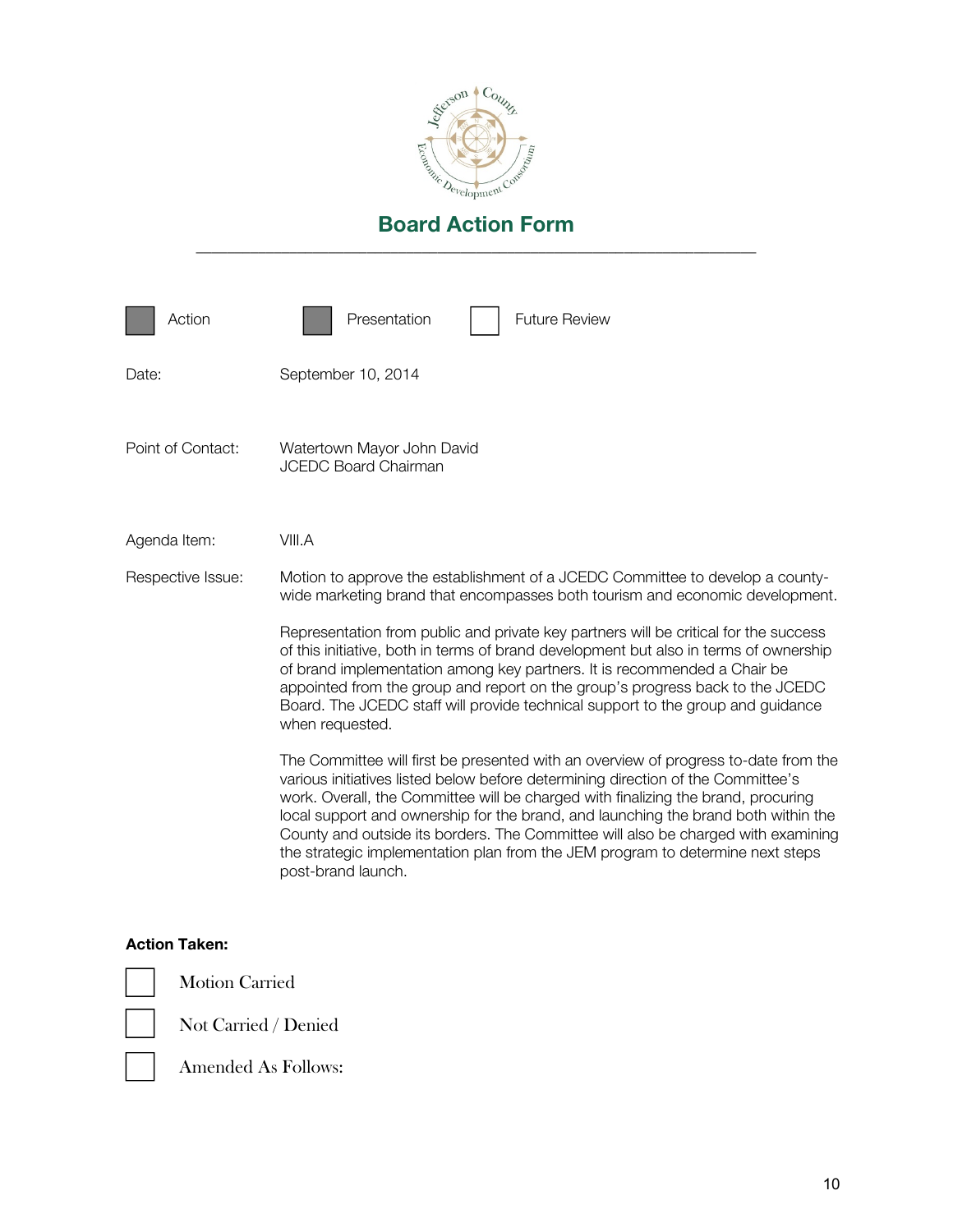

# Proposal to Establish a JCEDC Committee on Branding and Marketing

#### OVERVIEW:

It is proposed a formal JCEDC Committee be established to develop a county-wide marketing brand that encompasses both tourism and economic development.

Representation from public and private key partners will be critical for the success of this initiative, both in terms of brand development but also in terms of ownership of brand implementation among key partners. It is recommended a Chair be appointed from the group and report on the group's progress back to the JCEDC Board. The JCEDC staff will provide technical support to the group and guidance when requested.

The Committee will first be presented with an overview of progress to-date from the various initiatives listed below before determining direction of the Committee's work. Overall, the Committee will be charged with finalizing the brand, procuring local support and ownership for the brand, and launching the brand both within the County and outside its borders. The Committee will also be charged with examining the strategic implementation plan from the JEM program to determine next steps post-brand launch.

#### PROPOSED KEY PARTNERS:

It is recommended several key partners be invited to participate in this Committee to reflect the wide-range of stakeholders working on promoting the county. Some preliminary suggestions of representation on the committee include: local directors of Chamber of Commerce/Main Street/Economic Development organizations, business leaders, Glacial Heritage Area leadership, County Parks, Jefferson County Tourism Council leadership, JCEDC leadership, U-W Extension staff, community leaders, and Wisconsin Tourism staff. This list is by no means final.

# BACKGROUND:

A number of initiatives in the last several years have developed circling around marketing, branding, and messaging for Jefferson County. Most notably, through a JEM grant from the State of Wisconsin the JCEDC and its tourism partners have centered on the core idea of branding the county with "outdoor recreation meets small town living". Several other initiatives have evolved with ancillary themes promoting small town quality of life, growing our businesses, and/or promoting the county's robust outdoor recreation amenities. Recent developments have indicated there may be an opportunity to align these initiatives (to whatever capacity possible) to bring forth a cohesive county-wide marketing brand to attract employers, employees, and tourists. This cohesive county marketing brand would likely have separate channels and messaging for targeting specific economic development and tourism audiences (ie key industry materials versus promoting a county-wide tourism event). However, the overall goal would be to attain consistency whenever possible.

After discussing with local partners it was suggested a committee be established to bring alignment among these initiatives. It was requested the committee be housed within the JCEDC, given the JCEDC's history as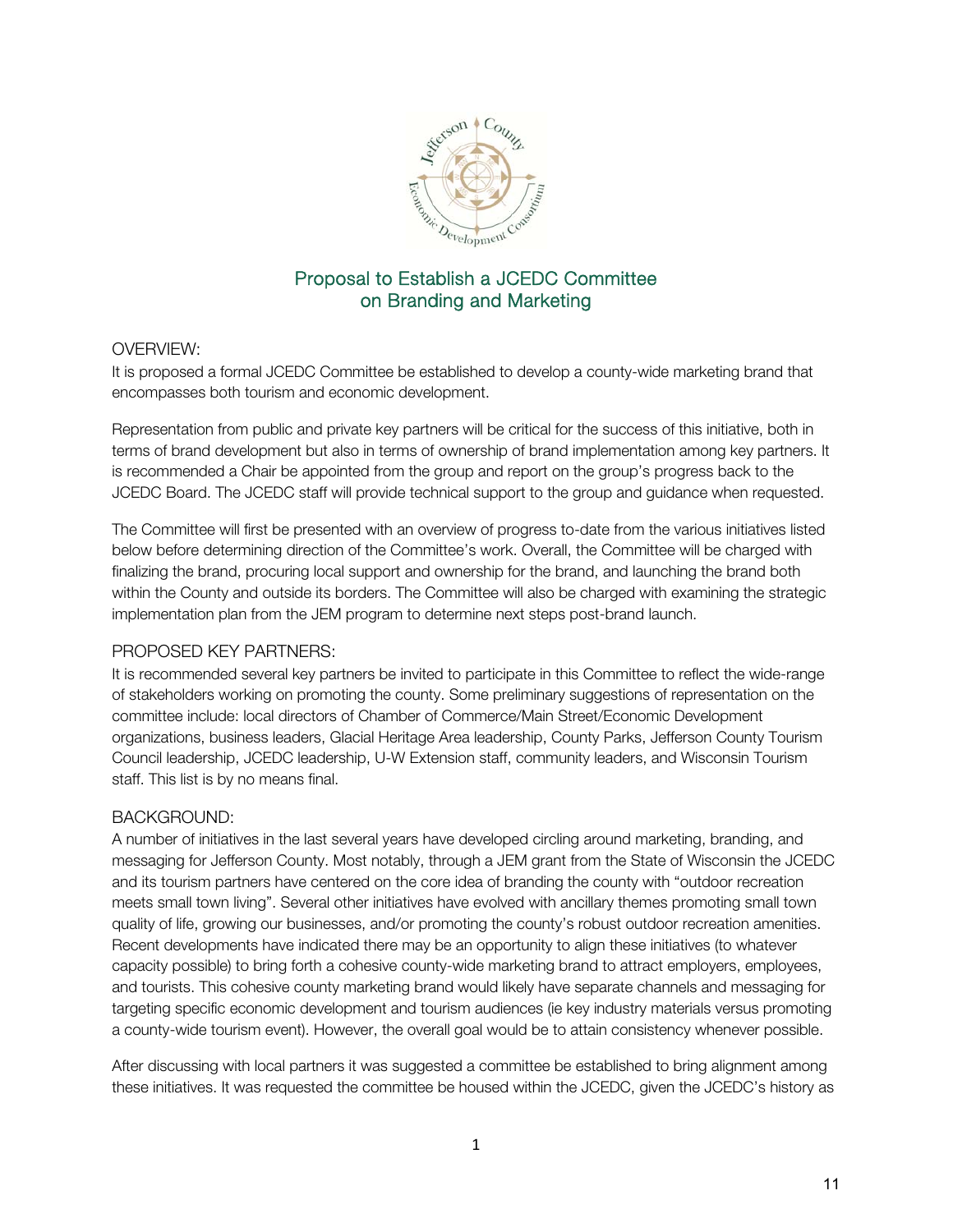a convener of partners, as a formally-organized entity with established resources, and as the former administrator of the JEM grant program process.

# PRECEDENCE: MERGING ECONOMIC DEVELOPMENT AND TOURISM BRANDING AND MARKETING

Several other counties around the country have attempted to merge economic development and tourism branding. Oconto, Door, and Juneau Counties are just a few to name in close proximity. Jefferson County is simply too small to be on the radar of large companies and qualified employees as an economic hub; however, the county does have the potential to promote the amazing quality of life (and thus attract/retain employers and employees) through the abundance of outdoor recreation amenities, being a hub for healthcare, low cost of living, and proximity to urban areas.

# INITIATIVE ONE: DEVELOPMENT OF A GLACIAL HERITAGE AREA PLAN TO ENGAGE PRIVATE SECTOR

Glacial Heritage Area (GHA) has identified a desire to increasingly engage the private sector in a coordinated manner to 1) grow local businesses as aligned with tourism and economic development efforts, 2) have local businesses take ownership in a county-wide marketing brand and its deployment, and 3) have the private sector invest in the development of Jefferson County's outdoor recreation tourism infrastructure. The JCEDC has supported the GHA by examining their google analytics to determine their current "reach" to potential visitors.

# INITIATIVE TWO: DEVELOPMENT OF A COUNTY-WIDE JCEDC BRAND

Building off of 1) the Comprehensive Plan Update with the Economic Vision components and 2) and the JCEDC Board's desire to increasingly engage the private sector, the JCEDC is in the process of developing and deploying a more outward-facing presence to both the local private sector but to the economic development industry in the Midwest and beyond. This includes launching a new website and creating a set of new marketing materials focusing on targeted key industries. These new marketing materials aim to collect resources for existing and new businesses as well as promote Jefferson County as a premiere place to live and work. The nexus of the county's marketing strength is the ability to attract and retain employers and employees as a great place to work (living and working where you want to vacation).

# INITIATIVE THREE: FINALIZE & IMPLEMENT A COUNTY-WIDE TOURISM BRAND (BUILDING OFF JEM GRANT)

Under the auspices of a State of Wisconsin JEM Grant, over the last several years several key partners (including U-W Extension Services, the County Parks Department, the Glacial Heritage Area, Jefferson County Tourism Council - among others) worked with the JCEDC and consultants to develop a county-wide tourism brand and strategic implementation plan. Deliverables of this project include 1) a detailed report and overview about the core brand best situated for the County to highlight and 2) a strategic implementation plan taking the brand concept from idea into practice. As mentioned above, the recommended brand centers on the core idea of "outdoor recreation meets small town living". This brand has yet to be finalized through a positioning statement, logo, taglines, and imagery. Once this occurs the new brand can then be released in a coordinated launch effort among key local partners.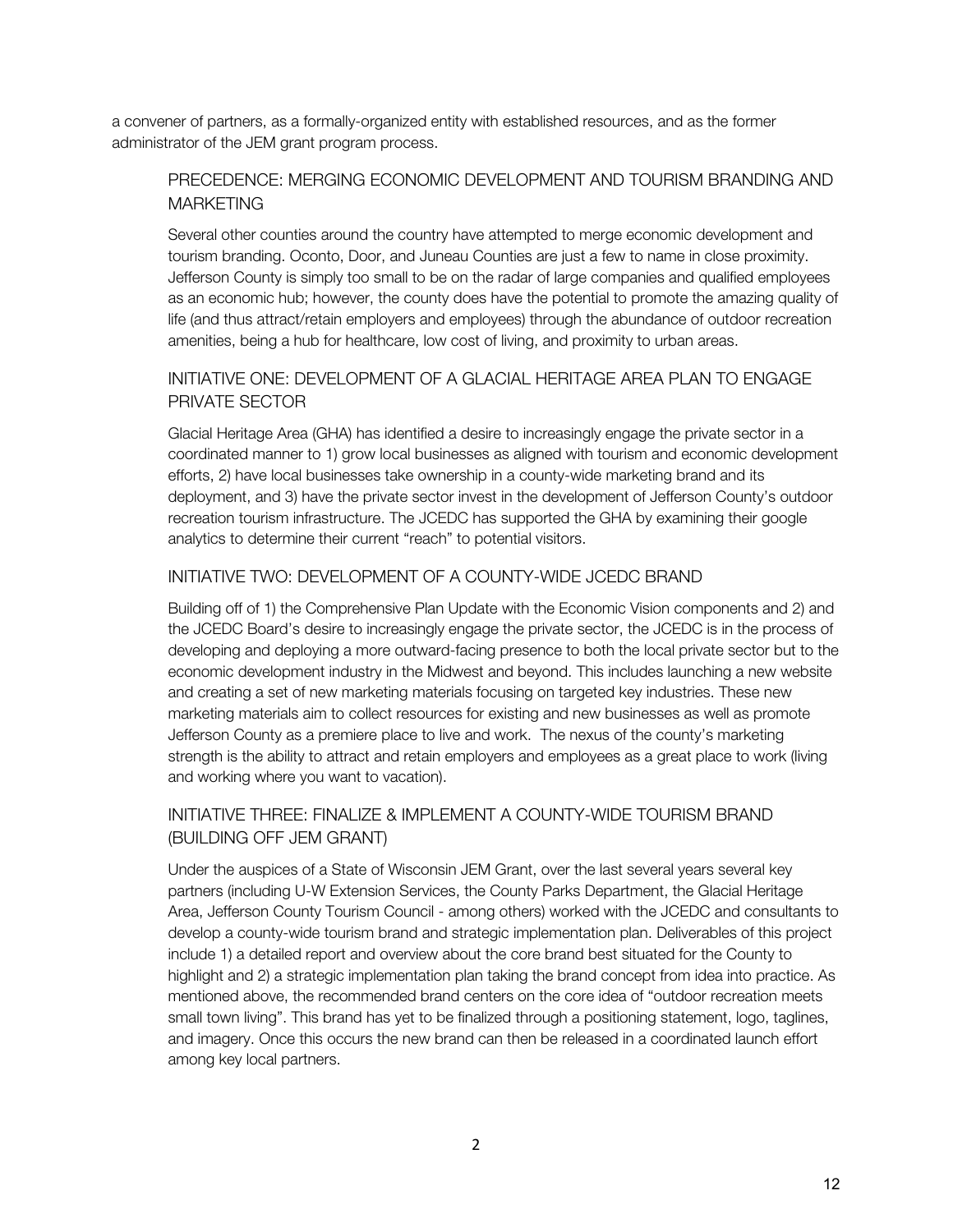# INITIATIVE FOUR: JEFFERSON COUNTY TOURISM COUNCIL'S RE-TOOLING OF TOURISM MARKETING

Over the last several months the Jefferson County Tourism Council (JCTC) has been exploring alternative marketing efforts to better target their core visitor audience. The JCEDC has supported this effort by examining their google analytics to determine their current "reach" to potential tourists and cross-analyzing this information with distribution sites of the annual tourism guide and home-zip codes of local hotels' patrons. A JCTC marketing committee has been examining how different marketing technologies reach tourists (i.e. tourism promotion through web, app, or print) in an evolving era of tourism. Research is showing a "choose your own tourism adventure" by promoting activities is the way to go; as such the group is exploring how to promote activities to attract tourists instead of promoting the county's tourist attractions piecemeal. This group is employing the JEM grant's core areas of "outdoor recreation meets small town living" that include: small town events by season (not by community), hiking/biking trails, parks, swimming, biking, winter sports (skiing, snowboarding, snowmobiling), boating (own, rent – pontoon, fishing, canoe, kayak), fishing (summer, winter), hunting, small town retail by town, small town event planning, outdoor recreation/healthy vacations, and lodging (hotels, b&b, camping).

# INITIATIVE FIVE: ATTRACTION OF THE OSTEOPATHIC MEDICAL COLLEGE OF **WISCONSIN**

Local leaders are working with consultants to establish the state's third medical college, to be named the Osteopathic Medical College of Wisconsin (OMCoW), in Jefferson, Wisconsin. At the equipoise of one of the most significant healthcare corridors in the country, Jefferson County has the potential to emerge as the State's Primary Care hub with the creation of the College. And, there is a superb network of regional hospitals with which to affiliate. What makes this initiative of particular note is our County's ability to serve as a living laboratory for the College. As a medical school focusing on osteopathic medicine it will aim to fill the shortfall of primary care doctors in Wisconsin (especially within more rural areas) while developing practitioners focusing on the osteopathic tradition (and increasingly the healthcare industry's focus) of preventative healthcare and well-being. The County's small-town setting with immense outdoor recreation fits this initiative at its core.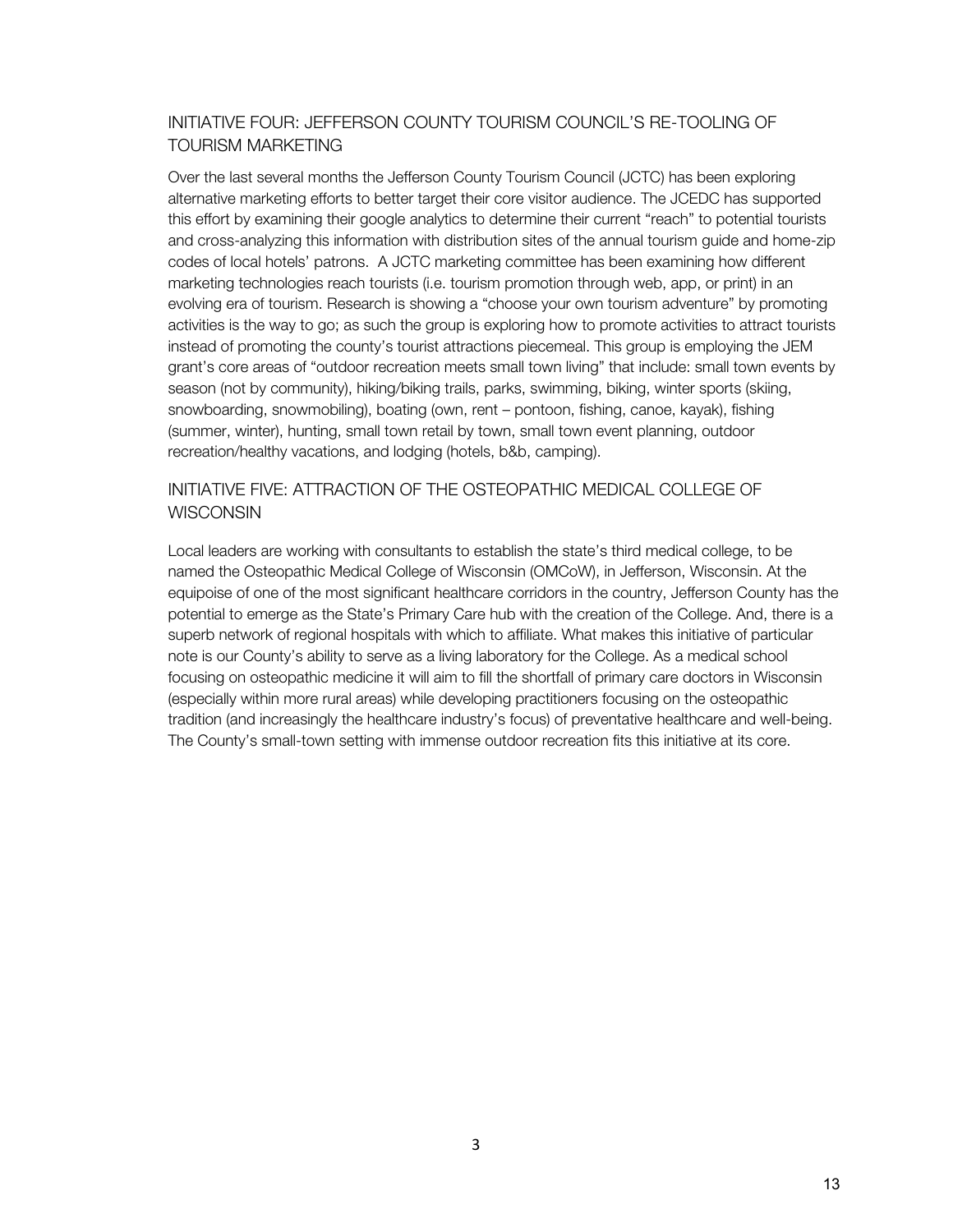

| Action                            | Presentation<br><b>Future Review</b>                                                                                                                        |
|-----------------------------------|-------------------------------------------------------------------------------------------------------------------------------------------------------------|
| Date:                             | September 10, 2014                                                                                                                                          |
| Point of Contact:                 | Watertown Mayor John David<br><b>JCEDC Board Chairman</b>                                                                                                   |
| Agenda Item:<br>Respective Issue: | VIII.B<br>Discussion of the adoption of a JCEDC Non-Compete Agreement. Enclosed is a<br>draft proposed agreement based on Green Bay, Wisconsin's agreement. |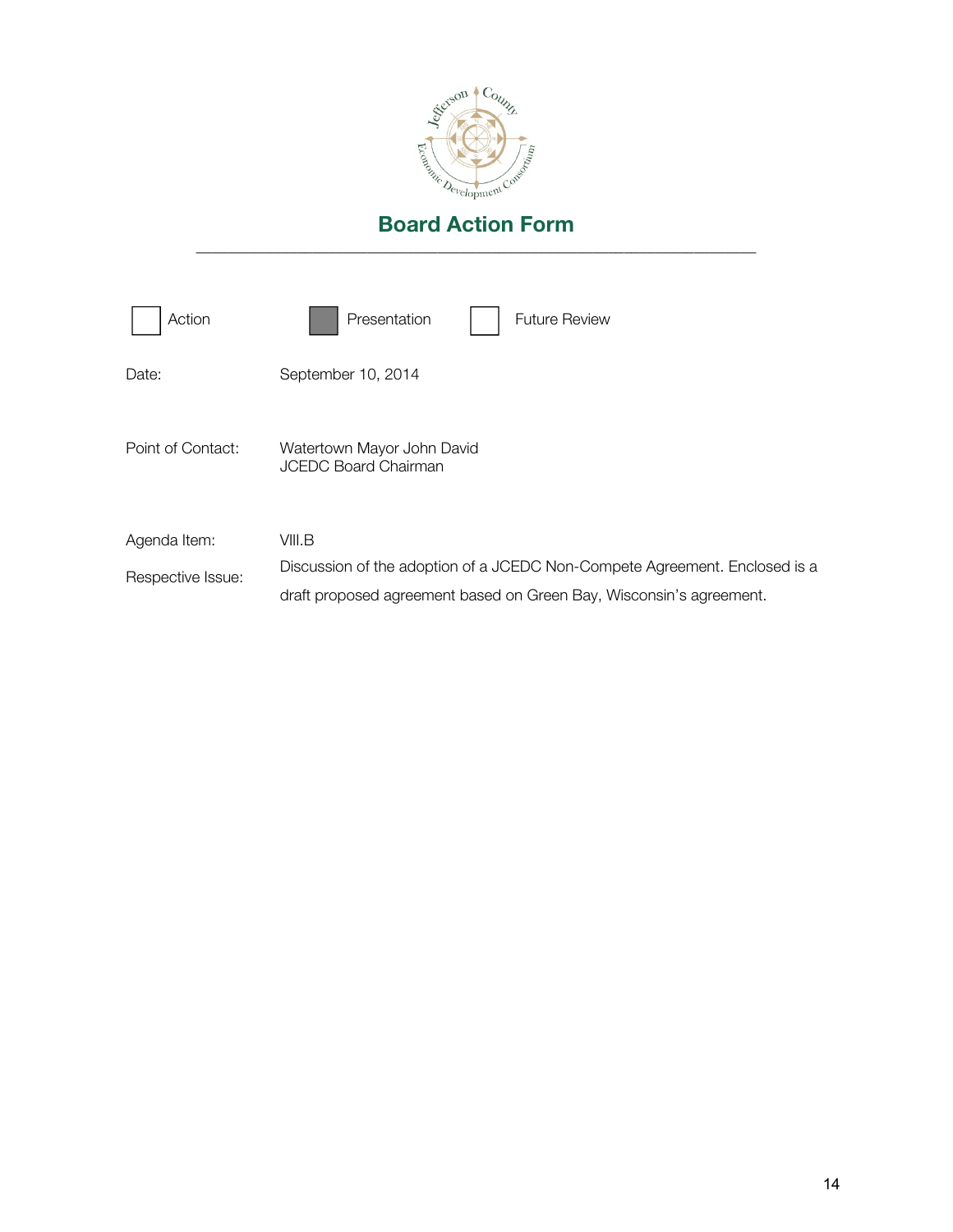#### RESOLUTION NO. 2014-03

# RESOLUTION SUPPORTING ECONOMIC DEVELOPMENT PRACTICES GUIDELINES FOR JEFFERSON COUNTY COMMUNITIES

WHEREAS, the Jefferson County Economic Development Consortium, is an Intergovernmental Agreement and partnership committed to improving and diversifying the local economy by attracting and retaining businesses in the greater Jefferson County area; and

WHEREAS, the municipalities of Fort Atkinson, Jefferson, Johnson Creek, Lake Mills, Waterloo, Watertown, and Whitewater are all municipal contributors to the partnership; and services are extended throughout all of Jefferson County; and

WHEREAS, competition among Jefferson County communities for economic development can have regional benefit; however, when such competition results in unnecessary public infrastructure expenses, the region, as a whole, does not benefit; and

WHEREAS, representatives of Jefferson County communities and their economic development partners have met on a regular basis to discuss economic development issues of common concern in Jefferson County; and

WHEREAS, recognizing the benefits of regional cooperation in economic development are subscribing to a mission statement to guide individual municipalities in dealing with economic development competition in the future, such mission statement being:

> ... to develop and promote cooperative intergovernmental strategies that create and maintain regional economic development initiatives and improve the overall efficiency of municipal services throughout Jefferson County; and

WHEREAS, in order to achieve the goals of this mission statement, guidelines for implementation of such mission statement have also been developed.

NOW, THEREFORE, BE IT RESOLVED that the Jefferson County Economic Development Consortium adopts the following:

1. Competition Guidelines.

a. Municipalities should not initiate solicitation of businesses from another Jefferson County community unless the purpose of such solicitation is to encourage businesses to add additional locations in Jefferson County.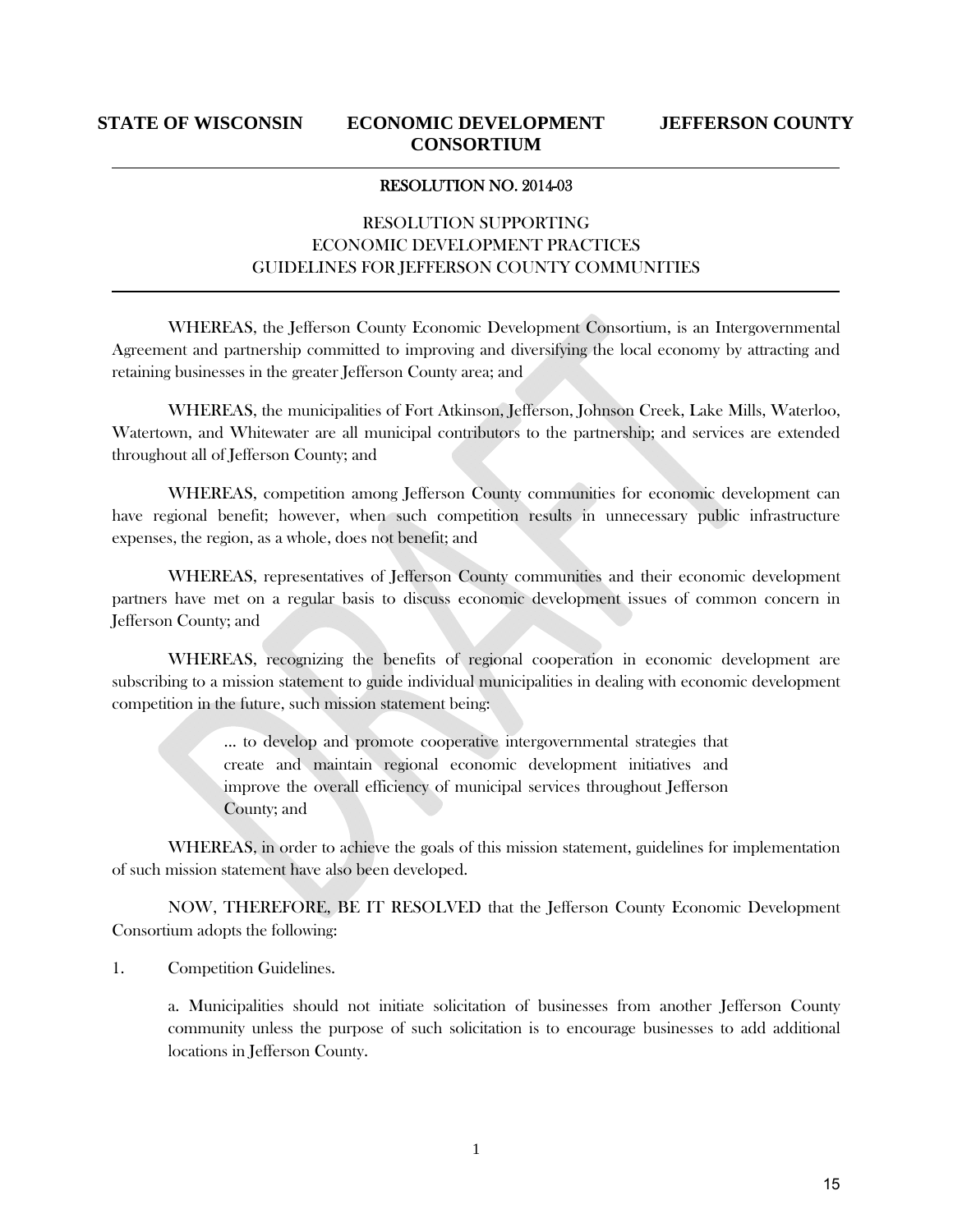b. Municipalities may compete for existing Jefferson County businesses which invite competition on the basis that without moving from its current location it would cease business operations, move out of Jefferson County, or relocation to another Jefferson County municipality would provide specific advantages for the business or business owner.

c. Municipalities that receive inquiries from a business currently located within a Jefferson County community about relocating their business should notify a community official in the business's current community to advise them of this contact, provided that the business has not requested confidentiality of the contact.

d. JCEDC shall create and update annually a list of contacts to be used for notifying community officials of possible business relocations.

e. Municipalities may solicit and compete for any business not located within a Jefferson County community.

2. Intergovernmental Support Guidelines.

a. Municipalities that are no longer under consideration in a multi-site competition for a business should terminate continued solicitation efforts if the remaining preferred site(s) are within a Jefferson County municipality.

b. Jefferson County municipalities should work to cooperatively promote the selection of a Jefferson County preferred site to ensure the business in question selects Jefferson County as its development site.

3. Jefferson County Economic Development Promotion Guidelines.

a. JCEDC shall coordinate with Jefferson County municipalities to promote achieved economic success through an annual media release.

b. Marketing strategies to retain existing business and promote economic development should be cooperatively developed, in conjunction with strategies and materials developed by individual municipalities, and utilized by Jefferson County municipalities.

c. JCEDC shall coordinate and cooperate with other Wisconsin economic development agencies to promote regional development in Wisconsin.

d. JCEDC shall increase efforts to recruit new companies to Jefferson County.

e. JCEDC shall coordinate municipal involvement in the Jefferson County branding initiative.

BE IT FURTHER RESOLVED that the Jefferson County Economic Development Consortium hereby agrees to implement and incorporate the above policies, strategies, and guidelines on a reciprocal basis with any other Jefferson County community that adopts this resolution and supports JCEDC's economic development promotion efforts listed above.